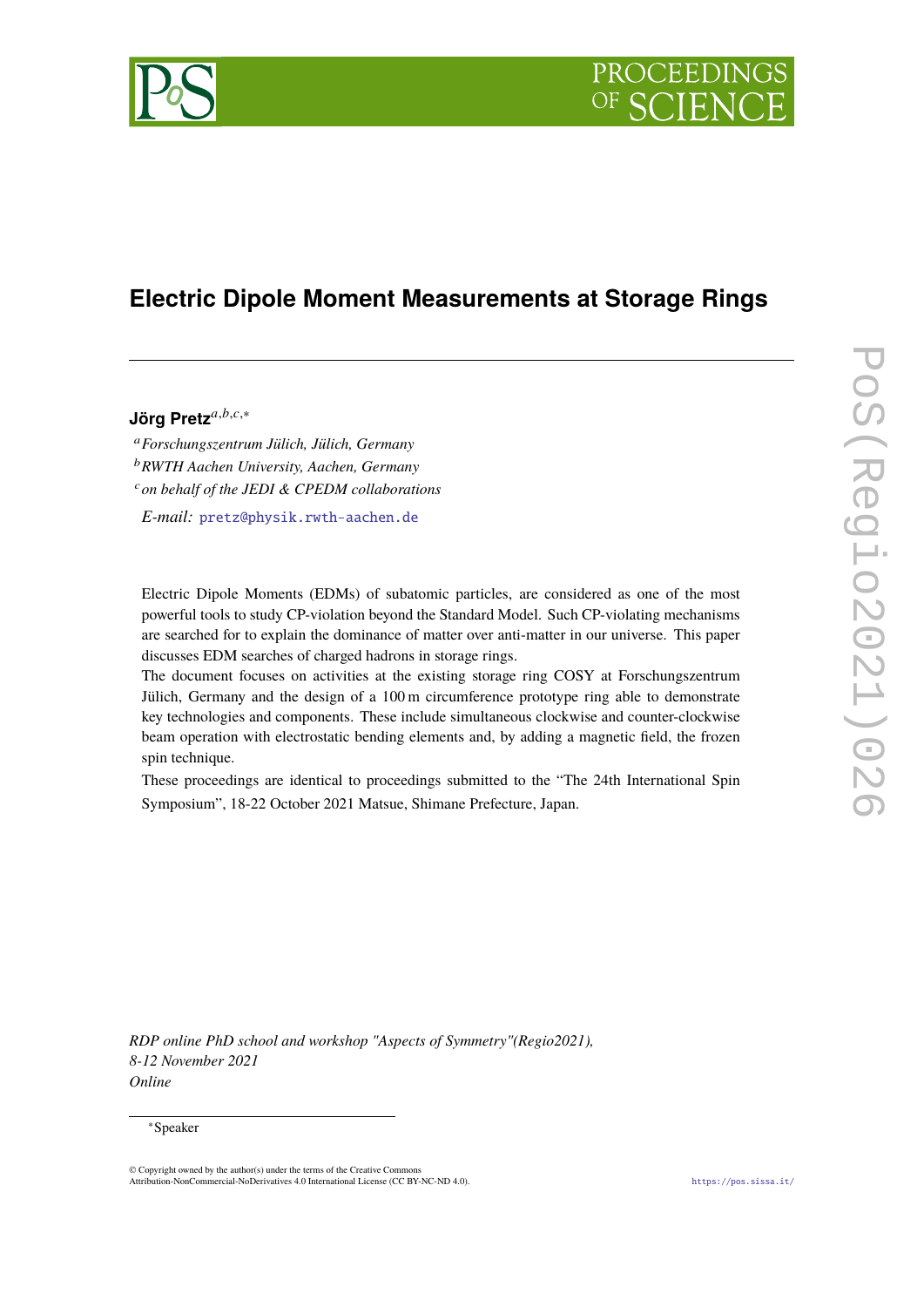# **1. Introduction**

The existence of electric dipole moments (EDMs) of subatomic particles (e.g. atoms, certain molecules, hadrons) is only possible if parity  $(P)$  and time reversal  $(T)$  symmetry are violated. Assuming that the  $CPT$  theorem holds,  $T$ -violation is equivalent to  $CP$ -violation. Note that in this context we talk only about *permanent* EDMs. The well known EDMs of certain molecules (e.g. H<sub>2</sub>0, NH<sub>3</sub>) are not of this nature and don't require violation of P and T symmetries. These molecules appear to have a permanent EDM because of two almost degenerated energy levels of opposite parity. This implies that the energy levels grow linearly with an applied electric field  $-$  a sign of a permanent EDM. However, in very small electric fields  $E$ , the energy levels grow quadratically with the electric field strength (quadratic Stark effect). This is the case if the interaction energy  $eE$ , e being the elementary charge, is smaller than the energy difference of the two almost degenerated energy levels. A more detailed discussion can be found in reference [\[1\]](#page-8-0).

The search for EDMs has a long history. Starting 60 years ago with the measurement of the neutron EDM by Smith, Purcell and Ramsey [\[2\]](#page-8-1). Figure [1](#page-2-0) shows an overview of experimental results. Up to now all measurements show results consistent with zero. The resulting upper limits for various particles (lower edge of orange bar) together with predictions from super-symmetric models (SUSY) and the Standard Model are shown. Most of the measurements were performed on neutral systems. The proton limit was deduced from an EDM measurement of the mercury atom for example. One exception is the muon. The limit shown in figure [1](#page-2-0) was obtained at a storage ring experiment where the main purpose was to measure the anomalous magnetic moment of the muon [\[3\]](#page-8-2).

Based on the principle of the muon EDM measurement, experiments are proposed to measure EDMs of charged particles in storage rings [\[4\]](#page-8-3). The principle will be discussed in the next section. Section [3](#page-3-0) describes measurements at the existing magnetic storage ring Cooloer Synchrotron COSY at Forschungszentrum Jülich, Germany. Section [4](#page-7-0) discusses the next step, i.e. plans for a dedicated storage ring to measure EDMs of charged particles.

#### **2. Principle of Storage Ring EDM Experiments**

For an elementary particle, the spin is the only vector defining a direction. A permanent EDM has to be aligned along this axis. If an EDM exists, the spin vector will experience a torque in addition to the one caused by the magnetic moment. For a polarization direction aligned along the momentum vector, this torque causes a polarization component in the vertical direction. The polarization direction can be determined by scattering the beam off a carbon target and analyzing the azimuthal distribution of the scattered particles. Expected EDMs are of the order of  $10^{-27}$ e cm. This means that the spin precession due to an EDM is orders of magnitude smaller than the precession caused by the magnetic dipole moment (MDM). The magnetic moment causes a precession of the spins in the horizontal plane as indicated in Fig. [2.](#page-3-1)

Quantitatively the spin motion with respect to the cyclotron motion is described by the Thomas-BMT equation [\[5](#page-8-4)[–7\]](#page-8-5). Assuming  $\vec{\beta} \cdot \vec{E} = \vec{\beta} \cdot \vec{B} = 0$ , it is given by

<span id="page-1-0"></span>
$$
\frac{\mathrm{d}\vec{s}}{\mathrm{d}t} = (\vec{\Omega}_{\text{MDM}} + \vec{\Omega}_{\text{EDM}}) \times \vec{s} = -\frac{q}{m} \left[ G\vec{B} + \left( G - \frac{1}{\gamma^2 - 1} \right) \vec{v} \times \vec{+} \frac{\eta}{2} (\vec{E} + \vec{v} \times \vec{B}) \right] \times \vec{s} \tag{1}
$$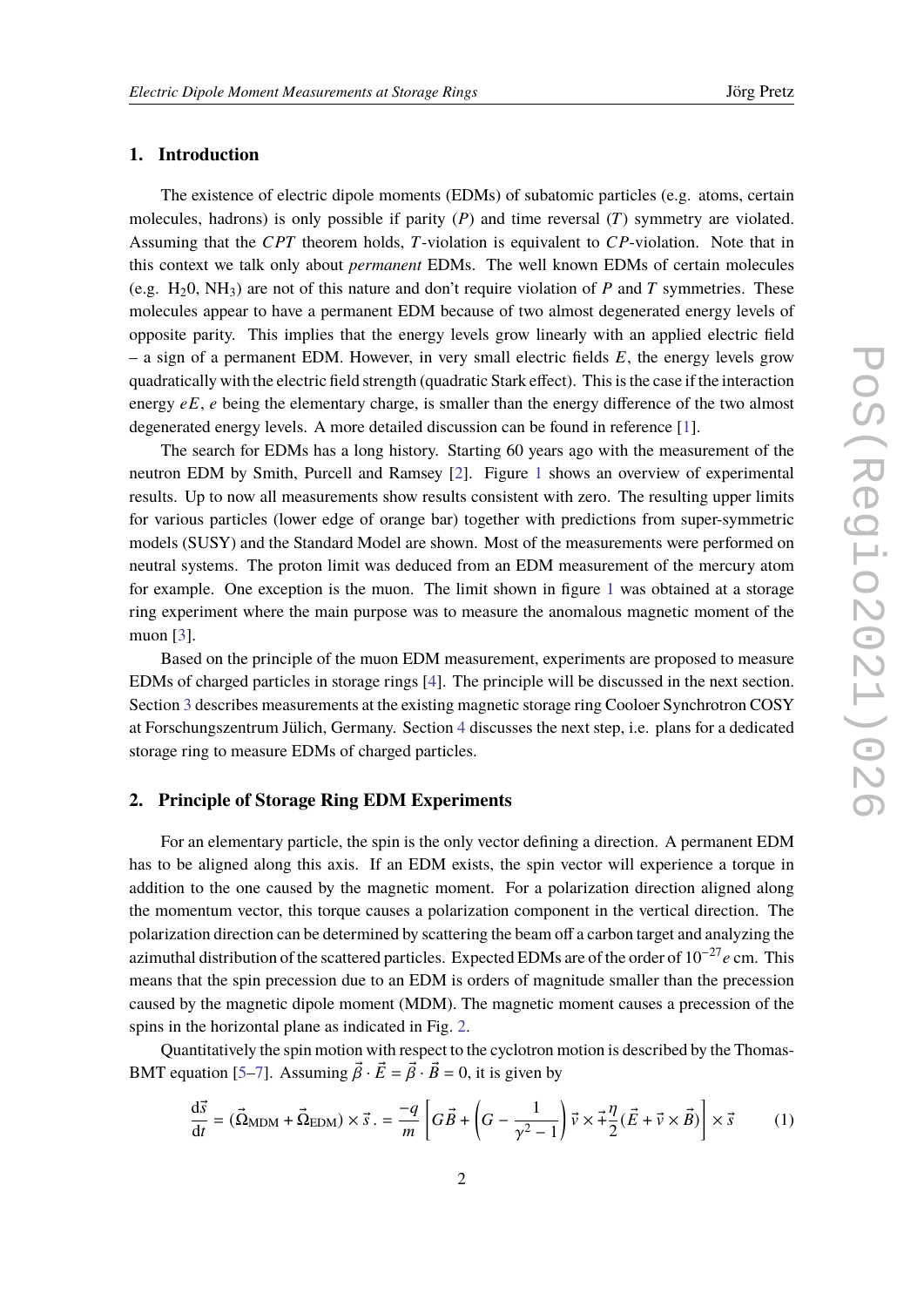<span id="page-2-0"></span>

**Figure 1:** 90% EDM limits for various particles, together with prediction from the Standard Model and Super Symmetry.

The variables are explained in Tab. [1.](#page-3-2)

The vertical polarization component will oscillate with a small amplitude  $\beta\eta/(2G)$  and a angular frequency  $\Omega_{\text{MDM}} \approx -qGB/m$  in a magnetic storage ring. This oscillation was used in in the muon  $g - 2$  experiment [\[3\]](#page-8-2) to set a limit on the muon EDM, parameterized by the dimensionless variable  $\eta$ . For leptons with G-values of approximately  $10^{-3}$  this amplitude is three orders of magnitude larger compared to hadrons where  $G \approx O(1)$ . Therefore, other ways are being sought to obtain a larger signal.

Several methods are proposed. One solution is to run in a so called frozen-spin condition where the precession in the horizontal plane is suppressed ( $\dot{\Omega}_{MDM} = 0$ ) by a suitable electric and magnetic field combination [\[4\]](#page-8-3). Possible combinations of electric and magnetic fields leading to such a frozen spin condition are shown in figure [3.](#page-4-0) In this case the vertical polarization will grow to a larger amplitude and not just perform a fast oscillation. In a second method, which can be applied at a pure magnetic storage ring, the horizontal spin precession is influenced by an additional element in the storage ring, a radio frequency Wien filter in such a way that a build-up due to the EDM can also be observed [\[8,](#page-8-6) [9\]](#page-8-7).

For the first method a dedicated storage ring has yet to be designed and built. The second option can be performed at an existing magnetic storage ring COSY. In the next section first deuteron EDM measurements at COSY will be discussed.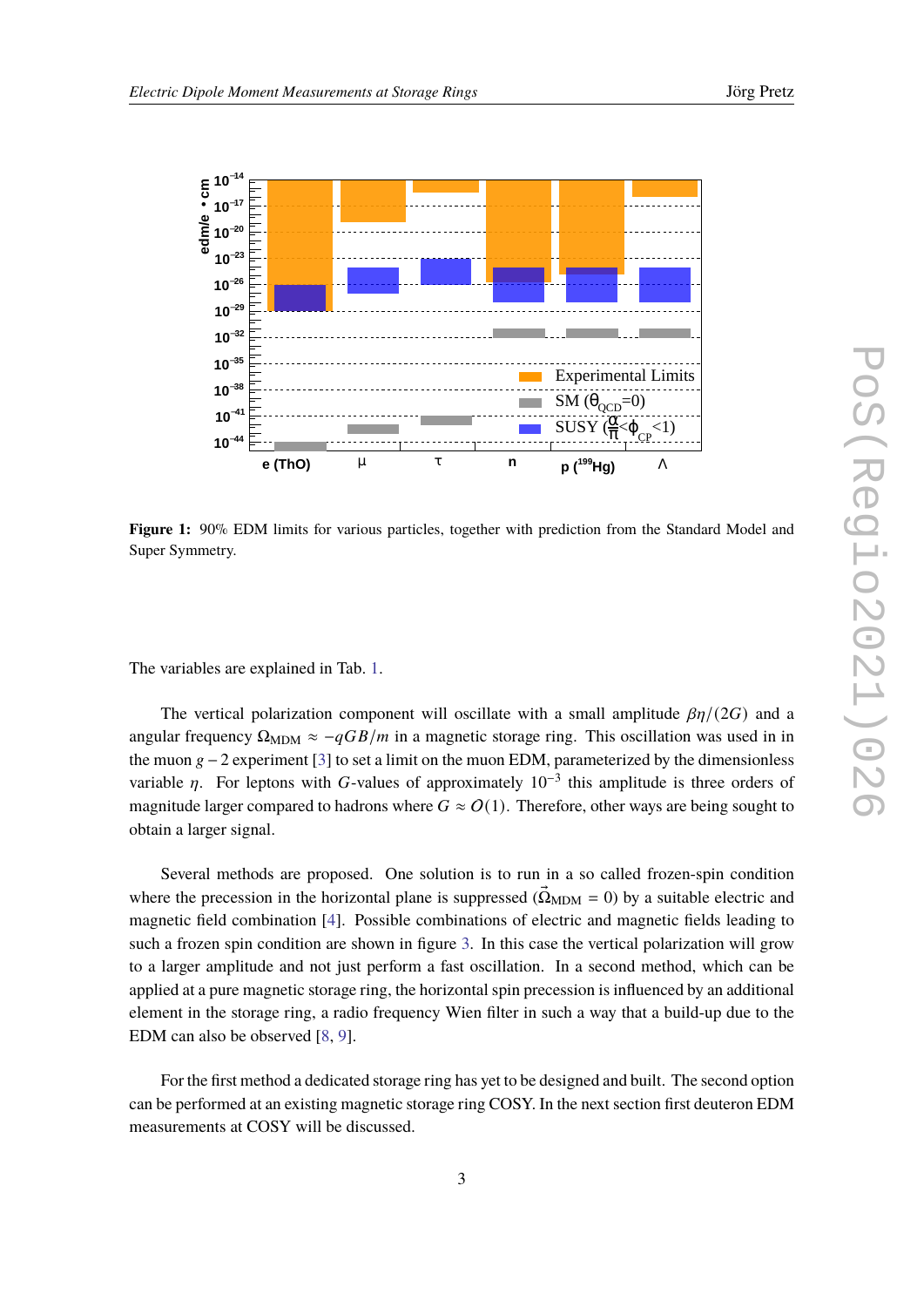<span id="page-3-2"></span>

| S                                            | spin in the particle rest frame                             |
|----------------------------------------------|-------------------------------------------------------------|
| t                                            | time in the laboratory frame                                |
| q                                            | electric charge                                             |
| $d = \eta \frac{q\hbar}{2mc} \vec{s}$        | electric dipole moment                                      |
| $\eta$                                       | dimensionless parameter describing the strength of the EDM  |
| $\vec{\mu} = 2(G+1)\frac{q\hbar}{2m}\vec{s}$ | magnetic dipole moment                                      |
| G                                            | anomalous magnetic moment                                   |
|                                              | $= -0.1425617662(22)$ for deuterons                         |
|                                              | 1.7928473447 $(8)$ for protons                              |
|                                              | $= 0.00116592061(41) \approx \frac{\alpha}{2\pi}$ for muons |
| $\mathcal{C}$                                | speed of light                                              |
| m                                            | particle mass                                               |
| $\vec{E}, \vec{B}$                           | electric and magnetic field in the laboratory frame         |
| ħ                                            | Planck constant/ $(2\pi)$                                   |
| $\beta$                                      | velocity in units of speed of light $c$                     |
|                                              |                                                             |

**Table 1:** Definition of variables used in the text.

<span id="page-3-1"></span>

**Figure 2:** Principle of a storage ring EDM measurement.

# <span id="page-3-0"></span>**3. Measurements at COSY**

### **3.1 Deuteron EDM measurement**

Two successful deuteron electric dipole moment (EDM) runs have been performed at the Cooler Synchrotron COSY in December 2018 and March 2021. Goal of the measurement was the determination of the so-called invariant spin axis  $\hat{n}$ , which is directly related to the EDM. In an ideal accelerator, the invariant spin axis points in vertical direction along the magnetic guiding field, if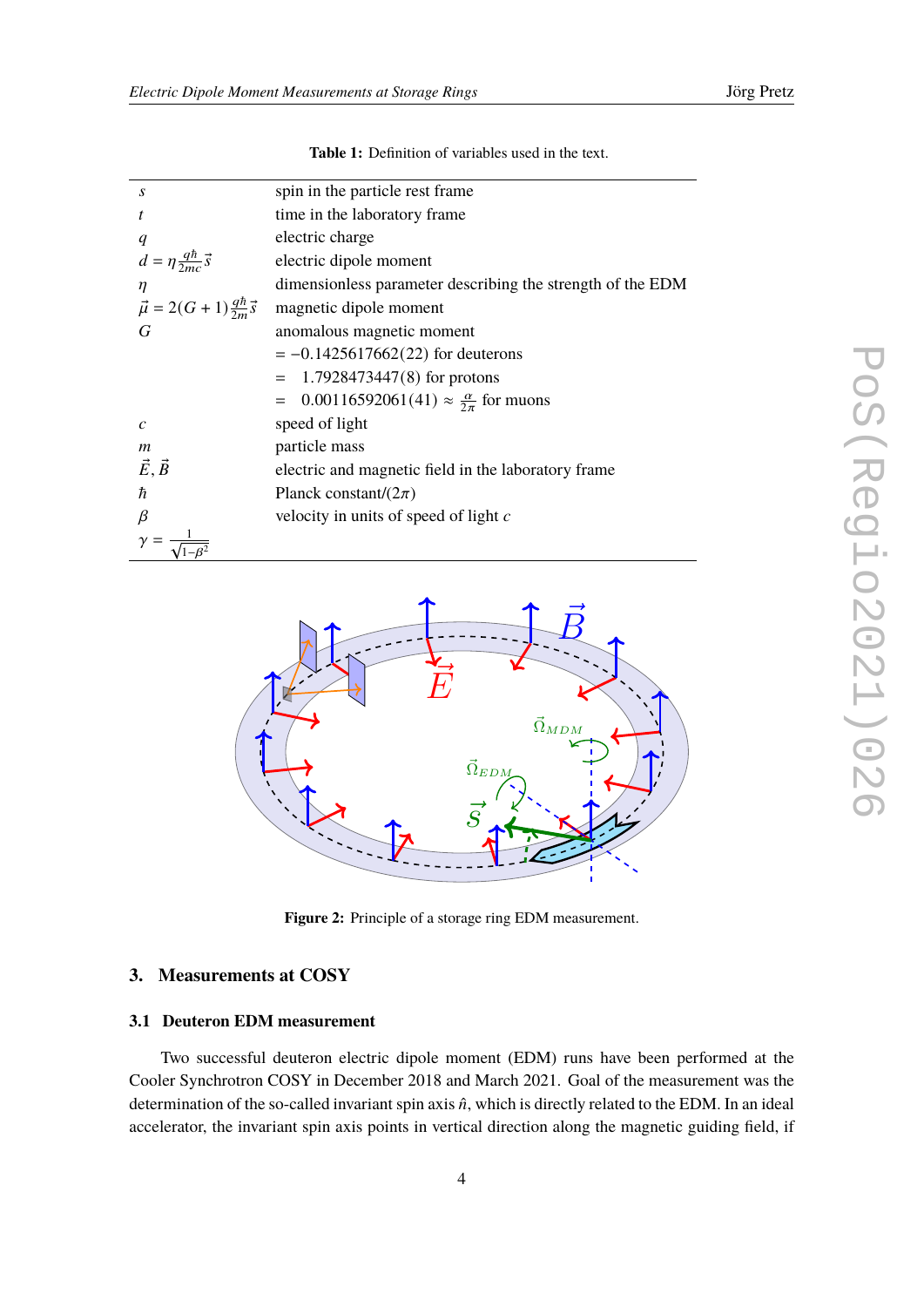

<span id="page-4-0"></span>

**Figure 3:** Bending radius and momentum as a function of the electric and magnetic bending fields for the frozen spin condition.

the particle has only a magnetic dipole moment and no EDM ( $\hat{n} \parallel \vec{\Omega}_{MDM}$ ). The invariant spin axis defines the spin rotation axis. The component of the polarization vector along the invariant spin axis does not rotate. The presence of an EDM tilts this axis towards the radial direction by an angle  $\eta\beta/(2G)$ , i.e.  $\hat{n} \propto \vec{\Omega}_{\text{MDM}} + \vec{\Omega}_{\text{EDM}}$ . The experiment has been performed with the radio frequency Wien filter [\[10\]](#page-8-8) causing a build-up of a vertical polarization component, if the invariant spin axis is tilted with respect to magnetic field axis of the Wien filter. Rotating the Wien filter around the beam axis and by adding a solenoidal field the invariant spin axis could be deliberately tilted in radial and longitudinal direction, respectively. Measuring the polarization build-up (in accelerator terminology this means measuring a resonance strength  $\epsilon$ ) as a function of both rotations allows one to measure a two dimensional map, where the minimum indicates the position of the invariant spin axis with the Wien filter in its nominal position and zero solenoidal field.

Figure [4](#page-5-0) shows the development of  $\alpha = \tan(P_v/P_h)$  as a function of time for a fixed setting of the Wien filter and the solenoid. Here,  $P_{v(h)}$  denotes the vertical (horizontal) polarization component. As soon as the Wien filter is switched on,  $\alpha$ , i.e. the vertical polarization starts to raise. The slope is proportional to the resonance strength  $\epsilon$ . Figure [5](#page-6-0) shows the resonance strength as a function of the the Wien filter rotation angle  $\Phi^{WF}$  and the rotation  $\chi^{sol}$  caused by the solenoidal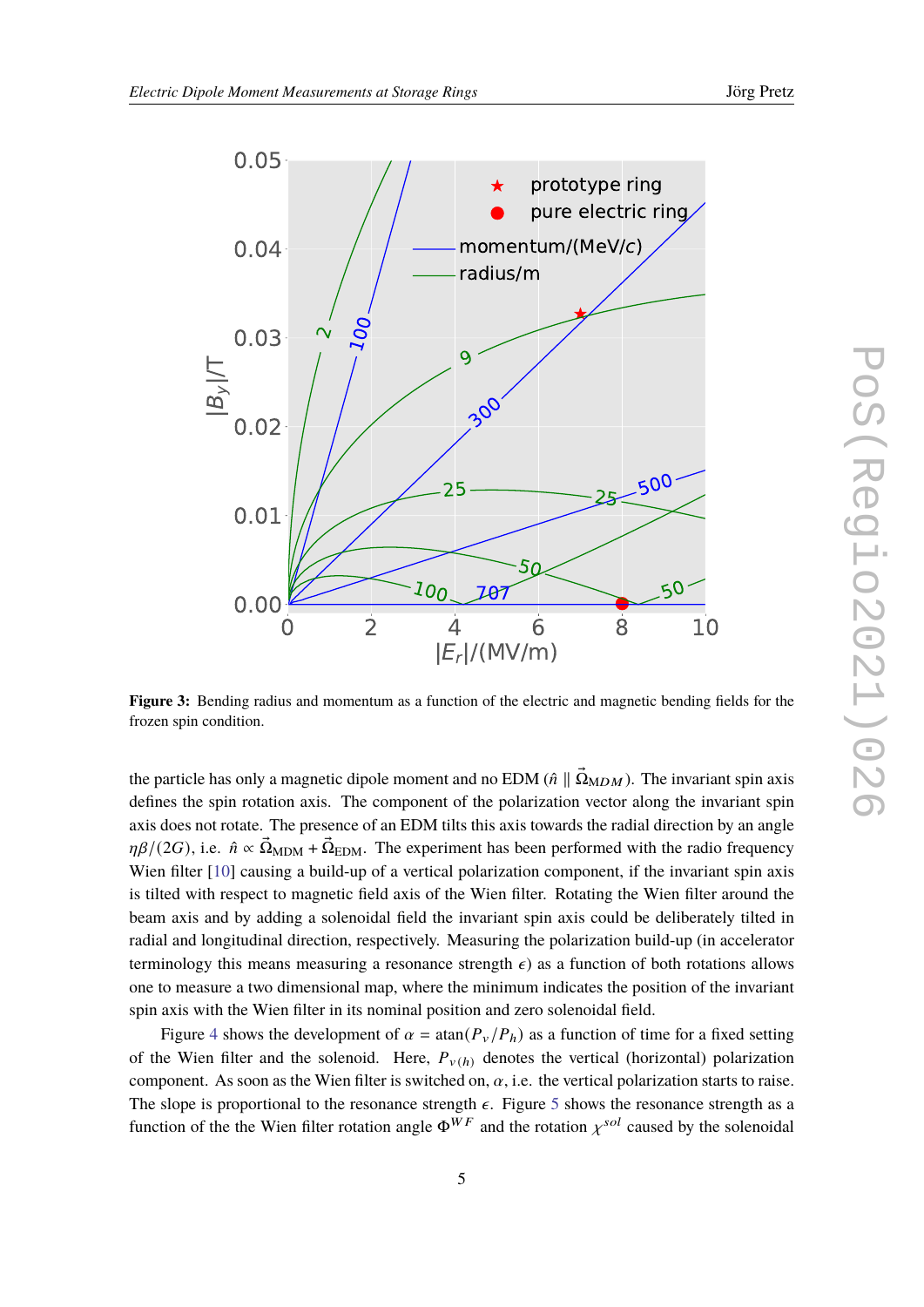| COSY circumference                                | 183 m                 |
|---------------------------------------------------|-----------------------|
| deuteron momentum $p$                             | $0.970 \text{ GeV/c}$ |
| rel. velocity $\beta$                             | 0.459                 |
| Lorentz factor $\gamma$                           | 1.126                 |
| revolution frequency $f_{\text{cosy}}$            | 750.6 kHz             |
| spin precession frequency $ f_s $                 | 120.9 kHz             |
| nb. of stored particle                            | $\approx 10^9$        |
| Wien filter resonance frequency $ f_{\text{rf}} $ | 873 kHz               |
| Wien filter magnetic field                        | $2 \cdot 10^{-6}$ Tm  |

<span id="page-5-1"></span>**Table 2:** Parameters of the COSY experiment to measure the deuteron EDM.

field. The minimum of the map indicates the position of the invariant spin axis for the Wien filter in its nominal position and no solenoidal field. As mentioned above, in an ideal ring one would only expect a tilt of the invariant spin axis in radial direction due to an EDM. However, here we observe both longitudinal and radial direction tilts of the order of a few mrad, caused by systematic effects (e.g. misalignments of elements) which are currently under investigation using beam and spin tracking simulations. Note that a tilt in radial direction of 1mrad is equivalent to an EDM of  $10^{-17}$ ecm.

<span id="page-5-0"></span>The most important parameter of the experiment are given in Tab. [2.](#page-5-1)



**Figure 4:** Ratio  $\alpha = \arctan(P_v/P_h)$  of vertical to horizontal polarization component as a function of time. The time derivative of the slope is directly related to the resonance strength  $\epsilon$ .

#### **3.2 Searches for axions and axion-like-particle (ALPs)**

An axion or an axion like particle (ALP) induces an oscillating EDM, where the oscillation frequency is directly proportional to the axion/ALP mass  $m_a$ :

<span id="page-5-2"></span>
$$
d = d_0 + d_1 \cos(\omega_a t + \varphi_a) \quad \text{with} \quad \omega_a = m_a c^2 / \hbar \,. \tag{2}
$$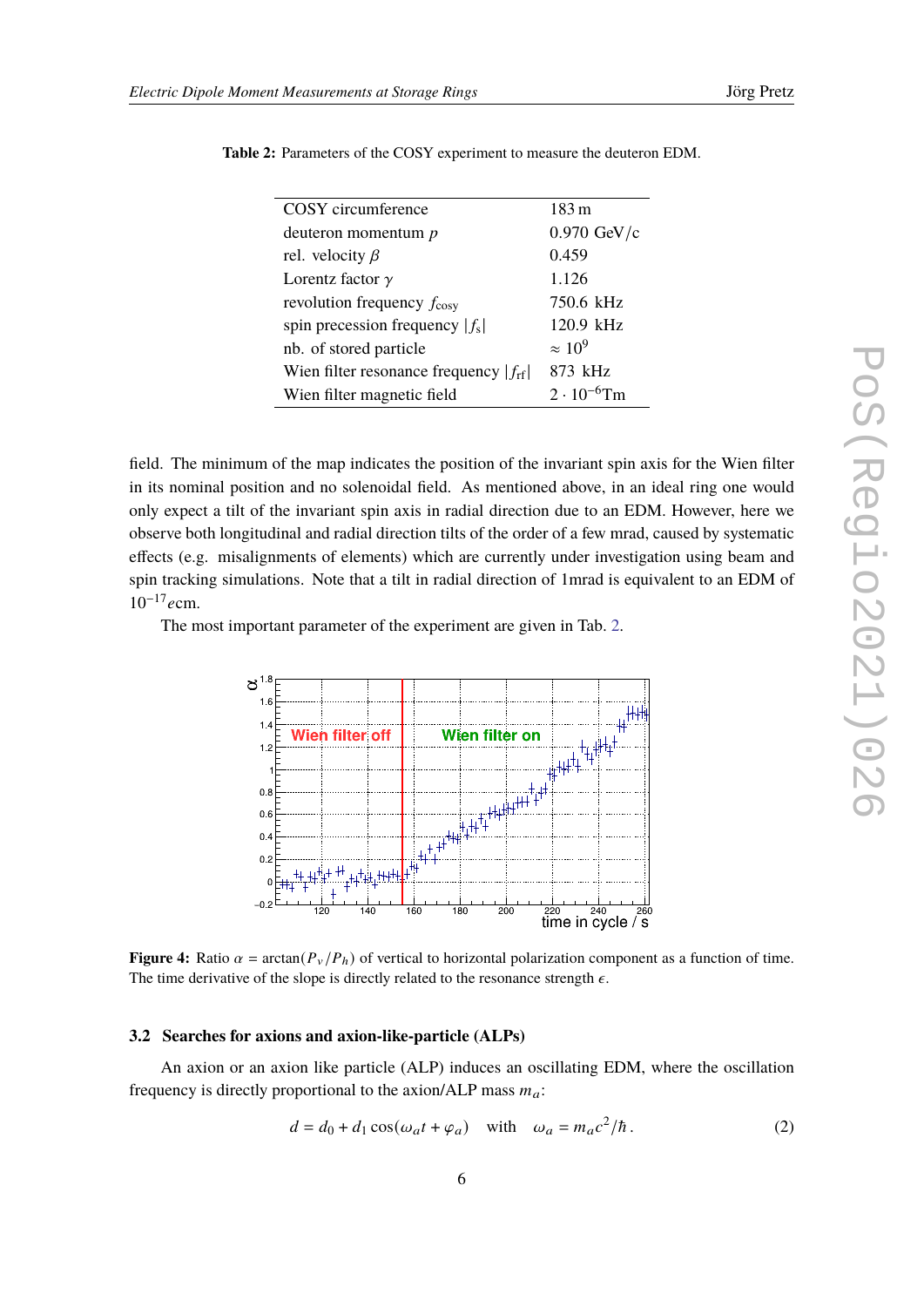<span id="page-6-0"></span>

**Figure 5:** Measured resonance strength  $\epsilon$  (points) as a function of the Wien filter rotation angle  $\Phi^{WF}$  and the rotation (spin kick)  $\chi^{sol}$  caused by the solenoidal field. The colored area shows a fit with a two dimensional parboloid to the data. The minimum of the map indicates the position of the invariant spin axis.

If  $d_1 \neq 0$  a resonance resulting in a build-up of a vertical polarization occurs. The resonance condition is  $\omega_a = \Omega_{\text{MDM}}$ .  $\Omega_{\text{MDM}}$  is given by  $\gamma G$  in a pure magnetic ring (see eq. [1\)](#page-1-0). Thus be scanning  $\gamma$ , axion searches for different possible axion masses can be performed. The JEDI collaboration scanned in a limited range corresponding a mass range from 4.95 to 5.02  $\times 10^{-9} eV$ . The big advantage of this method is that in principle one can search at a given mass by running at the corresponding frequency. One difficulty one has to overcome is the fact that the phase  $\varphi_a$  of the axion field with respect to the spin precession phase is not known. For this reason four bunches are stored in the accelerator with relative polarisation phases of about  $\pi/2$ . More details on the analysis can be found in reference [\[11\]](#page-9-0).

No signal was observed. Preliminary results for the resulting 90% confidence limits based on the statistical sensitivity are shown in figure [6.](#page-7-1) The sensitivity interpreted as an oscillating EDM  $d_1$  corresponds to approximately to 10<sup>-22</sup>e cm for  $d_1$ . Compared to the search of a permanent EDM (the parameter  $d_0$  in equation [2\)](#page-5-2) the search for an AC effect  $d_1$  is less affected by systematic effects. Note that influence on the spin motion due the axion wind effect is expected to be orders of magnitudes larger [\[12\]](#page-9-1) in storage rings due to the larger velocity ( $\beta \approx 1/2$ ) compared to MRT experiments. This effect is still being studied for the current experiment.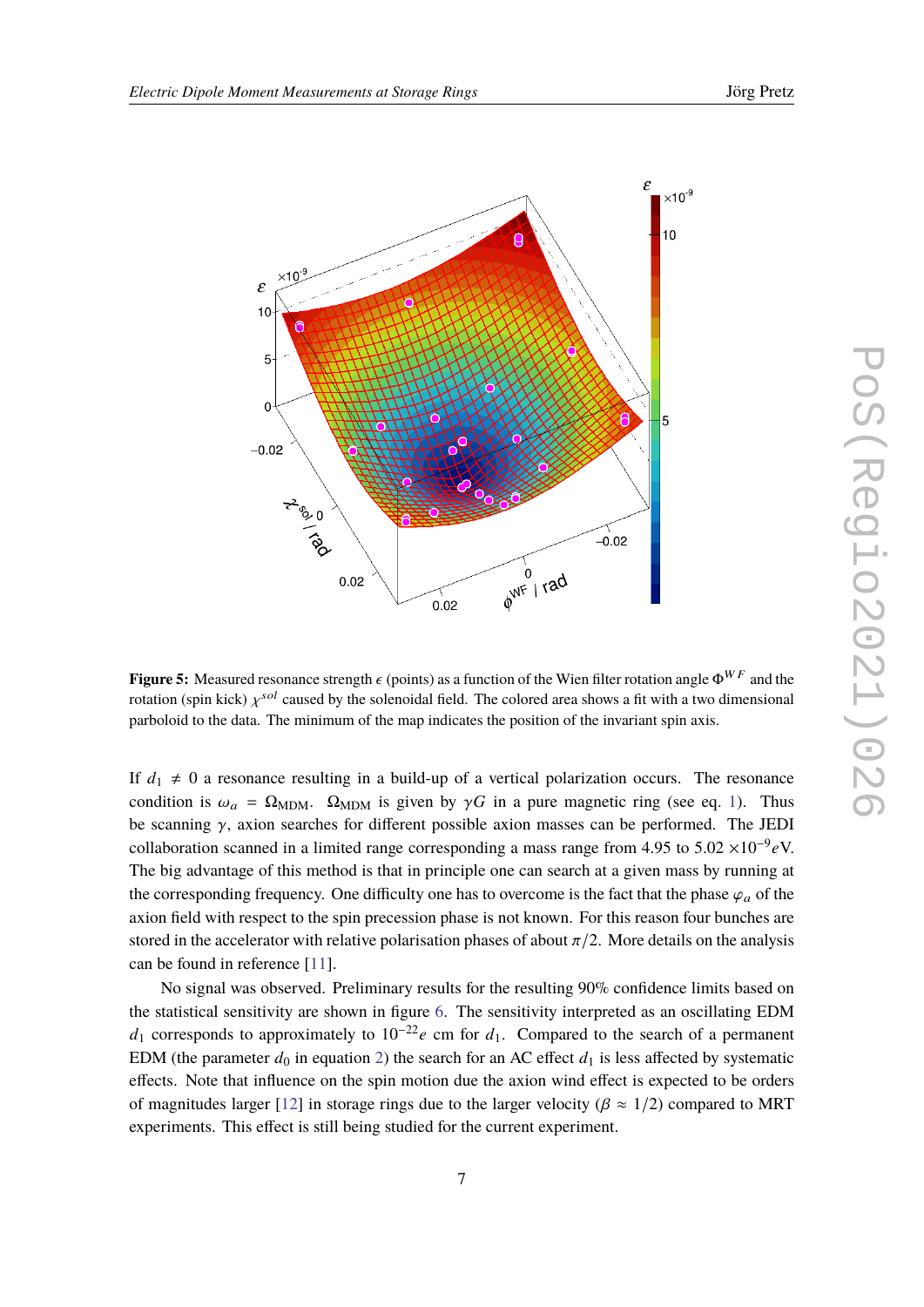<span id="page-7-1"></span>

**Figure 6:** Preliminary 90% upper confidence level sensitivity for an oscillating EDM  $(d_1$  in equation [2,](#page-5-2)  $d_{AC}$ in the figure) in the frequency range from 120.0 to 121.4 kHz (mass =  $4.95 - 5.02 \times 10^{-9} eV$ ). The green and blue colors show two scanning ramp rates in momentum change.

#### <span id="page-7-0"></span>**4. Design of a dedicated storage ring**

From the studies at COSY it is evident, that a dedicated storage ring is needed to get a better handle on systematic effects. The most important remedy to fight systematics is the possibility to operate clockwise and counter clockwise beams in the so-called frozen spin mode, where the spin precession due to the magnetic moment is suppressed.

This can be achieved with certain combinations of electric and magnetic fields. Figure [3](#page-4-0) shows the "playground" for constructing a storage where the frozen spin condition ( $\Omega_{\text{MDM}} = 0$ ) is fulfilled for protons. Indicated by the red cicle is an option using a pure electric storage ring. The main advantage is that two proton beams can run clockwise and anti-clockwise simultaneously in the ring. The disadvantage is that, assuming that one is able to operate electrostatic bends with an electric field strength of  $E = 8$  MeV/m, the bending radius of the ring is large ( $r = 50$  m). The proton momentum has to be  $p = 700.7$  MeV/c in this case.

Another option indicated by the red star in Fig. [3](#page-4-0) is to operate a ring with a combined electric and magnetic field. Using a field strength of  $E = 7$  MeV/m and a moderate radial magnetic field of  $B = 0.03$  T. In this case the proton momentum is  $p \approx 300$  MeV/c. For this so called prototype ring the bending radius is only  $r = 9$  m. In order to operate the beams clockwise and counter clockwise, the magnetic field has to be reversed. The CPEDM (charged particle EDM) collaboration is pursuing the design of such a so called prototype ring. More details are discussed in reference [\[13\]](#page-9-2).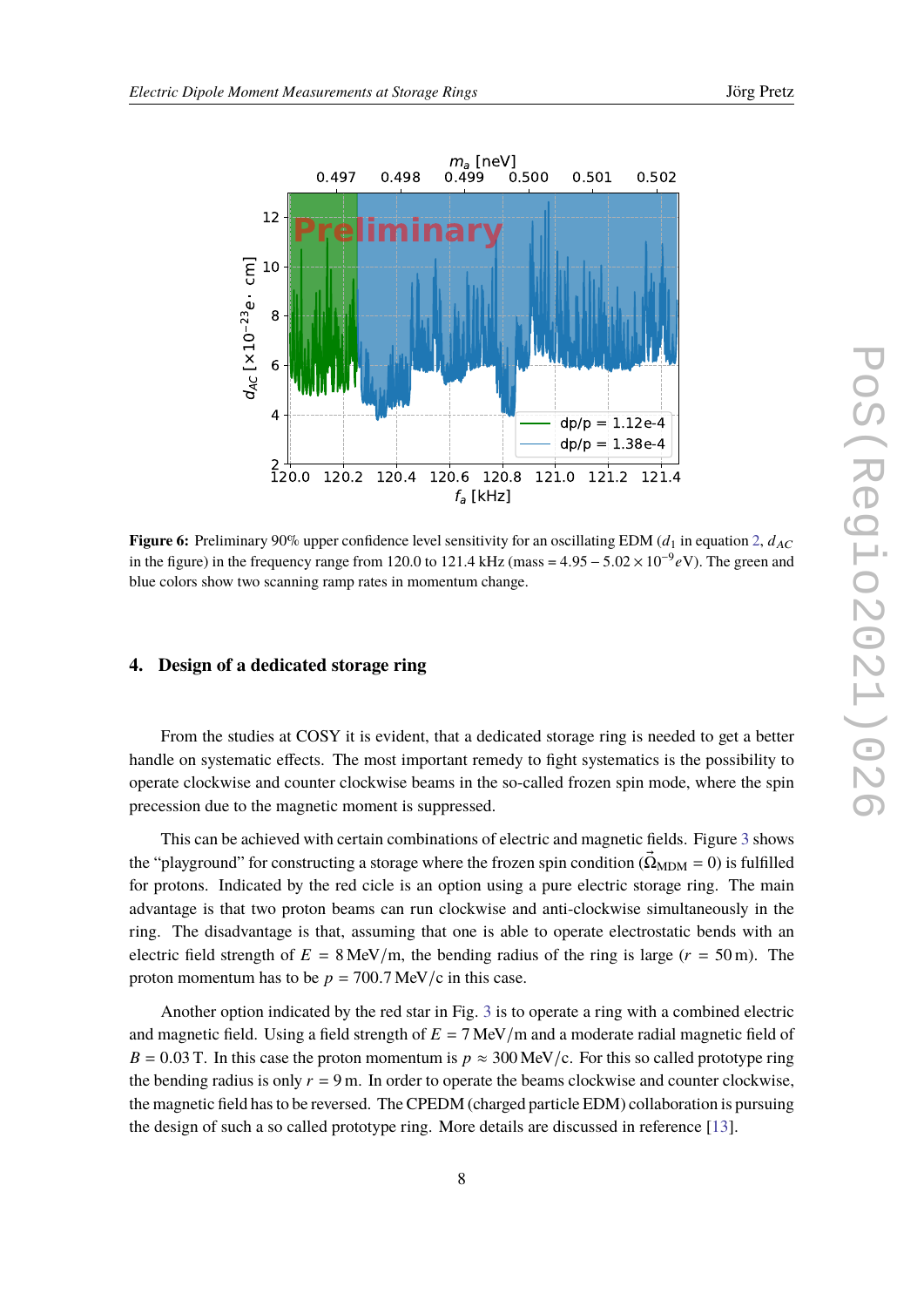### **5. Summary and Conclusions**

Electric Dipole Moments are a unique probe to search fot CP-violating interactions outside the Standard Model. To directly measure EDMs of charged particles, like protons, deuterons or muons, storage rings are needed. First measurements of the deuteron EDM have been performed at the Cooler Synchrotron COSY at Forschungszentrum Jülich, Germany.

To reduce systematic uncertainties a new type of storage ring has to be constructed which allows one to operate clockwise and counter-clockwise circulating beams in the so called frozen spin condition, where the spin precession due to the magnetic moment is suppressed. Plans for such a ring were presented.

This work was supported by the ERC Advanced Grant (srEDM #694340) of the European Union. I am grateful to Vera Shmakova and Swathi Karanth for preparing the plots for figure [4](#page-5-0)[,5](#page-6-0) and [6.](#page-7-1)

## **References**

- <span id="page-8-0"></span>[1] Andreas Wirzba, Jan Bsaisou, and Andreas Nogga. Permanent Electric Dipole Moments of Single-, Two-, and Three-Nucleon Systems. *Int. J. Mod. Phys.*, E26(01n02):1740031, 2017.
- <span id="page-8-1"></span>[2] J. H. Smith, E. M. Purcell, and N. F. Ramsey. Experimental limit to the electric dipole moment of the neutron. *Phys. Rev.*, 108:120–122, 1957.
- <span id="page-8-2"></span>[3] G. W. Bennett et al. An Improved Limit on the Muon Electric Dipole Moment. *Phys. Rev.*, D80:052008, 2009.
- <span id="page-8-3"></span>[4] V. Anastassopoulos et al. A Storage Ring Experiment to Detect a Proton Electric Dipole Moment. *Rev. Sci. Instrum.*, 87(11):115116, 2016.
- <span id="page-8-4"></span>[5] V. Bargmann, Louis Michel, and V. L. Telegdi. Precession of the polarization of particles moving in a homogeneous electromagnetic field. *Phys. Rev. Lett.*, 2:435–436, 1959.
- [6] D. F. Nelson, A. A. Schupp, R. W. Pidd, and H. R. Crane. Search for an Electric Dipole Moment of the Electron. *Phys. Rev. Lett.*, 2:492–495, 1959.
- <span id="page-8-5"></span>[7] Takeshi Fukuyama and Alexander J. Silenko. Derivation of Generalized Thomas-Bargmann-Michel-Telegdi Equation for a Particle with Electric Dipole Moment. *Int. J. Mod. Phys.*, A28:1350147, 2013.
- <span id="page-8-6"></span>[8] William M. Morse, Yuri F. Orlov, and Yannis K. Semertzidis. rf wien filter in an electric dipole moment storage ring: The "partially frozen spin" effect. *Phys. Rev. ST Accel. Beams*, 16:114001, Nov 2013.
- <span id="page-8-7"></span>[9] Frank Rathmann, Artem Saleev, and N. N. Nikolaev. The search for electric dipole moments of light ions in storage rings. *J. Phys. Conf. Ser.*, 447:012011, 2013.
- <span id="page-8-8"></span>[10] J. Slim et al. Electromagnetic Simulation and Design of a Novel Waveguide RF Wien Filter for Electric Dipole Moment Measurements of Protons and Deuterons. *Nucl. Instrum. Meth.*, A828:116–124, 2016.